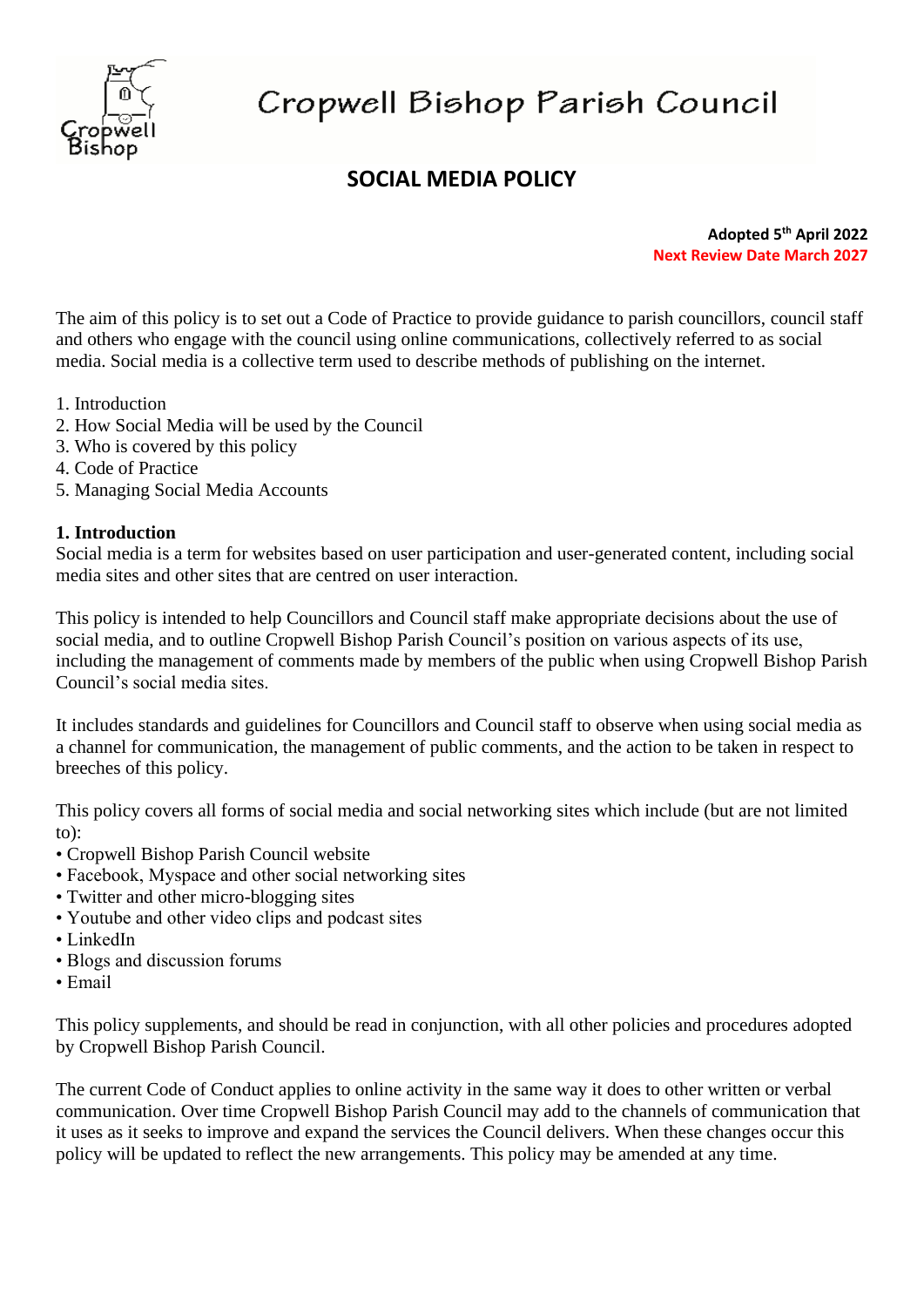## **2. How Social Media will be used by the Council**

Social media may be used for:

- Engagement with individuals and communities for the promotion of Council based services, decisions and actions
- Supporting local democracy
- Distribute in whole or part information from council notices, agendas, approved minutes and dates of meetings
- Information specifically agreed to be communicated via social media at Council meetings Advertising events and activities that Cropwell Bishop Parish Council has organised or co-organised, or supports as being beneficial for the community
- Sharing good news stories relevant to the local area
- Announcing new information relevant to people living in or around the Cropwell Bishop area
- Providing and exchanging information about local services and events
- Support community cohesion, neighbourliness and resilience
- Gathering local resident's insights
- Promoting cultural events or tourism in the area
- Advertising vacancies
- Re-tweet or share relevant information from partner agencies such as Principal Authorities, Police, Library, Health etc.
- Post, retweet or share relevant information from local community groups for community benefit such as information from community associations, community groups, schools, sports clubs, Scouts/Guides and charities
- Link to appropriate websites and other social media accounts of sites or organisations that meet the council's expectations of conduct
- Post other items as the council see fit
- Refer resident queries via social media to the Clerk for wider dissemination to Councillors if required

Councillors and staff should be aware that not all communication through social media requires a response, although an acknowledgement should be made if appropriate.

Cropwell Bishop Parish Council runs its social media pages so that it can pass information on to residents quickly. Social media accounts will not necessarily be checked daily, and posts will not necessarily be responded to. Cropwell Bishop Parish Councils social media accounts are primarily a tool to pass information on. Though Cropwell Bishop Parish Council is keen to hear resident's views, it will not be able to take comments made on its social media accounts as official comments, particularly on planning applications.

In order to manage the messages received, residents will be asked – if necessary – to forward their comments to Cropwell Bishop Parish Council. This can be done by emailing the Parish Clerk, by contacting a Parish Councillor or by attending a monthly meeting.

## **3. Who is covered by this policy**

The principles of this policy apply to elected and co-opted Parish Councillors, council staff and volunteers (collectively referred to as staff in this policy).

All Councillors and staff are expected to comply with this policy at all times to protect the reputation, privacy, confidentiality, and interests of the council, its services, employees, partners and community.

Individual Parish Councillors and council staff are responsible for what they post, both in a council and personal capacity.

In the main, Councillors and council staff have the same legal duties online as anyone else, but failure to comply with the law may have more serious consequences.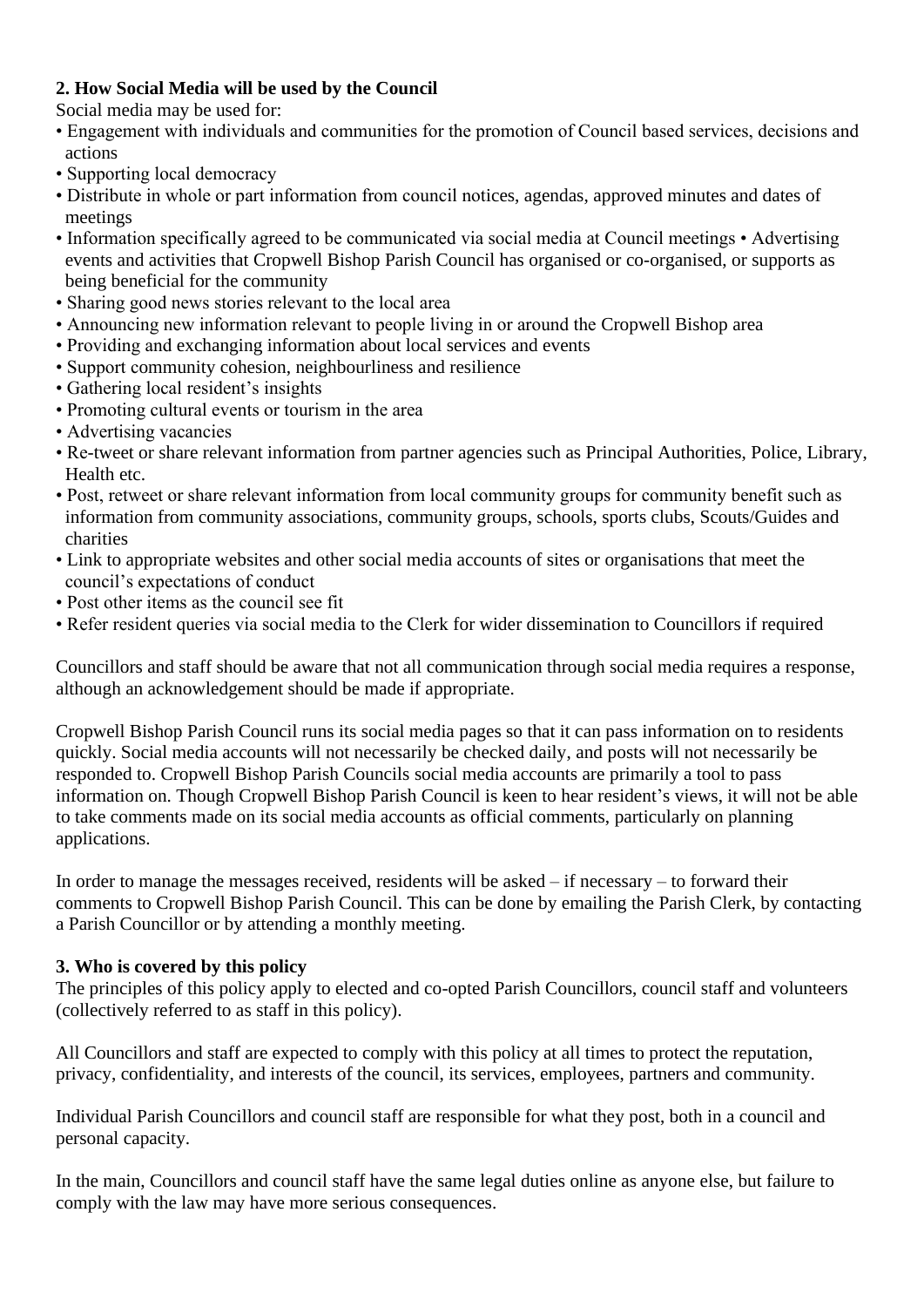The Council may take disciplinary action in respect serious breaches of this policy by employees. This may include unlawful, libellous, harassing, defamatory, abusive, threatening, harmful, obscene, profane, sexually oriented or racially offensive comments by an employee.

Volunteers in breech of the policy will result in the council no longer using their services and, if necessary, appropriate action will be taken. The behaviour required in the Councillors Code of Conduct shall apply to online activity in the same way it does to other written or verbal communication. Councillors will bear in mind that inappropriate conduct can still attract adverse publicity, even where the code does not apply.

Councillors must be aware that their profile as a Councillor means the more likely it is they will be seen as acting in an official capacity when blogging or networking.

Councillors and staff must remember that communications on the internet are permanent and public.

When communicating in a 'private' group it should be ensured that the council would be content with the statement should it be made public.

A Councillor or council staff member's behaviour on any social media site must be consistent with the behaviour required generally.

#### **4. Code of Practice**

When using social media, Councillors and staff must be mindful of the information they post in both a personal and council capacity and keep the tone of any comments respectful and informative. Councillors and staff should not post comments that they would not be prepared to make in writing or face-to-face.

When participating in online communication, Councillors and staff must:

- Be responsible and respectful, ensuring posts are positive, informative and balanced
- Respect the privacy of other councillors, staff and residents
- Keep the tone of comments respectful and informative, never condescending or 'loud' i.e. use sentence case format and not write in capital letters or red to emphasise points
- Seek permission to publish original photos or videos (posting copyright images or text on social media sites is an offence so Councillors and staff must ensure any information does not infringe copyright).
- Always disclose their identity and affiliation to the Council, and never hide their identity using false names or pseudonyms
- Be objective, balanced, informative and accurate.
- Spell and grammar check everything

Parish councillors and council staff must not:

- Give out the personal data of others on social media, including home address and telephone numbers.
- Use an individual's name in social media communications or post information about an individual unless given written permission to do so (publishing personal data of individuals without permission is a breach of Data Protection legislation)
- Present personal opinions as that of Cropwell Bishop Parish Council. If a Councillor or member of staff blogs, tweets or communicates online personally, and not in the role as a Councillor or member of council staff, they must not claim to act or give the impression that they are acting as a representative of the Council i.e. they should not include web links to official Council websites, Council logos, Council email addresses or any other Council identification as this may give or reinforce the impression that they are representing the Council.
- Present themselves in a way that might cause embarrassment to the Council; they must protect the good reputation of the Council
- Make false or misleading statements
- Post personal or political content, content that is contrary to the democratic decisions of the council or post controversial or potentially inflammatory remarks
- Make derogatory, defamatory, discriminatory or offensive comments about any person including council staff, councillors, the council or about the people, businesses and agencies the council works with and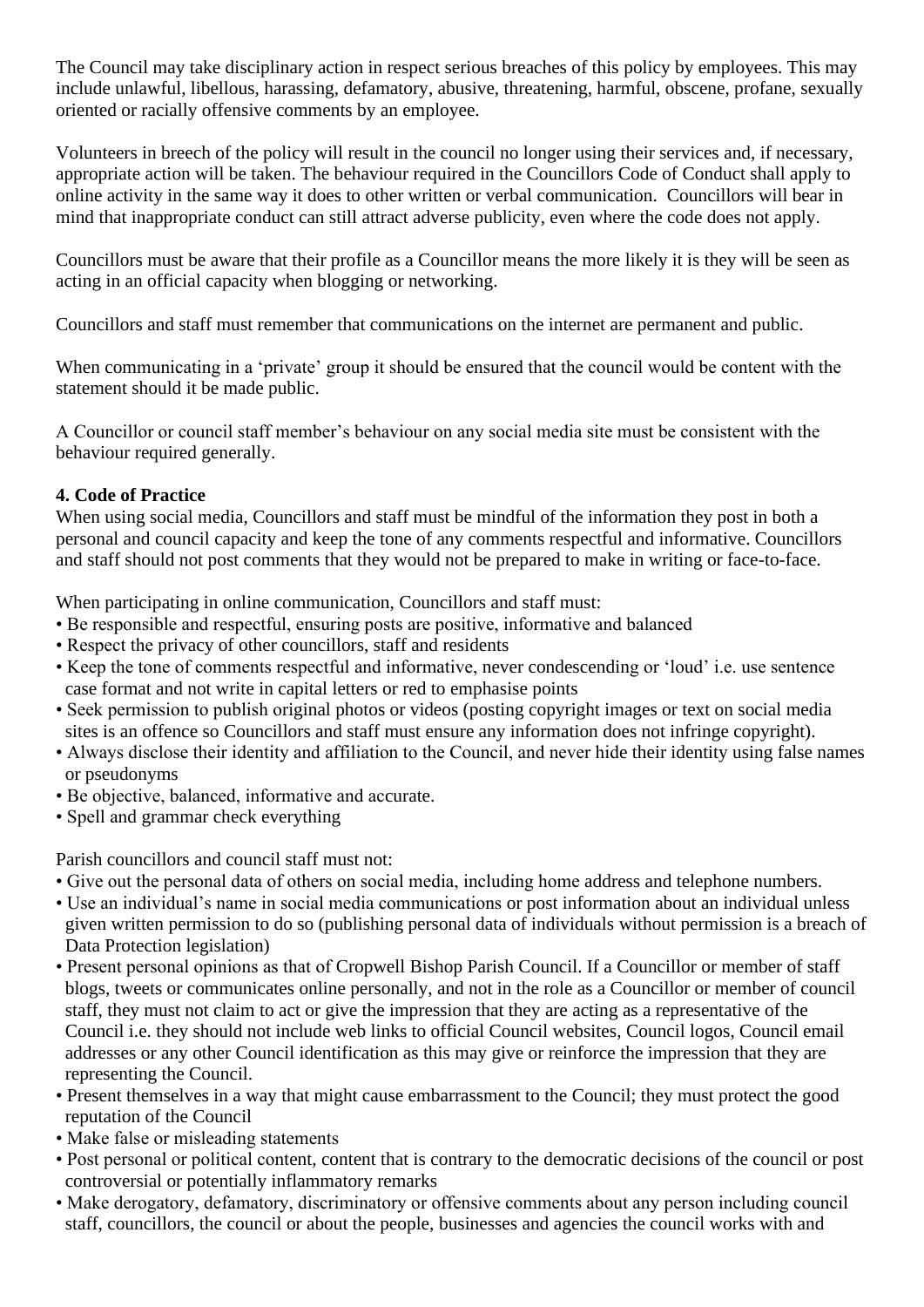serves, or post online activity that constitutes bullying or harassment. Language that may be deemed offensive relating in particular to race, sexuality, disability, gender, age or religion or belief should not be published on any social media site

- Engage in personal attacks, online fights, hostile communications or in any way allow their interaction on websites or blogs to damage their working relationships with others
- Publish photographs or videos of minors without parental permission
- Post any information that may be deemed libel (publishing untrue statements about a person which is damaging to their reputation is libel and can result in a court action)
- Post obscene material (publication of some obscene material is a criminal offence and is subject to a custodial sentence)
- Conduct any online activity that violates laws, regulations or that constitutes a criminal offence
- Bring the council into disrepute, including through content posted in a personal capacity

Councillors views posted in any capacity in advance of matters to be debated by the council at a council or committee meeting may constitute Pre-disposition, Predetermination or Bias and may require the individual to declare an interest at council meetings

Anyone with concerns regarding content placed on social media sites that denigrate Parish Councillors, Council staff or residents should report them to the Parish Clerk for referral to the moderator(s) and/or the Council as required.

#### **5. Managing Social Media Accounts**

The Parish Clerk will be responsible for posting content on council website and social media pages.

The Council will appoint a moderator, usually the Parish Clerk, to moderate Parish Council social media output and be responsible for posting and monitoring content to ensure it complies with the Social Media Policy.

The Parish Clerk or any Councillor also acting as moderator will have authority, without notice or comment, to remove any posts from council social media pages which are deemed to be of an inflammatory, defamatory or libellous nature. Such posts may also be reported to the hosts (i.e. Facebook) and also to the Parish Clerk for council records.

The Parish Clerk or any Councillor acting as a moderator will also have the authority to block or ban access from an individual or company's account to Cropwell Bishop Parish Council's social media pages.

When participating in online communication, Cropwell Bishop Parish Council will generally allow posts on its social media pages from members of the public that:

- Are responsible and respectful
- Respect the privacy of other councillors, staff and residents
- Are objective, balanced, informative and accurate. Posts may be deleted and the holder of an account banned if a comment or post:
- Gives out the personal data of others on social media, including home address and telephone numbers.
- Mentions an individual's name in social media communications or post information about an individual unless deemed reasonable (publishing personal data of individuals without permission is a breach of Data Protection legislation)
- Makes intentionally false or misleading statements
- Includes potentially inflammatory, defamatory, libellous or offensive remarks
- Makes derogatory, defamatory, discriminatory or offensive comments about any person including council staff, councillors, the council or about the people, businesses and agencies the council works with and serves, or post online activity that constitutes bullying or harassment.
- Uses language that may be deemed offensive, in particular relating to race, sexuality, disability, gender, age or religion or belief
- Engages in personal attacks, online fights, and/or hostile communications
- Includes the publication of photographs or videos of minors without parental permission